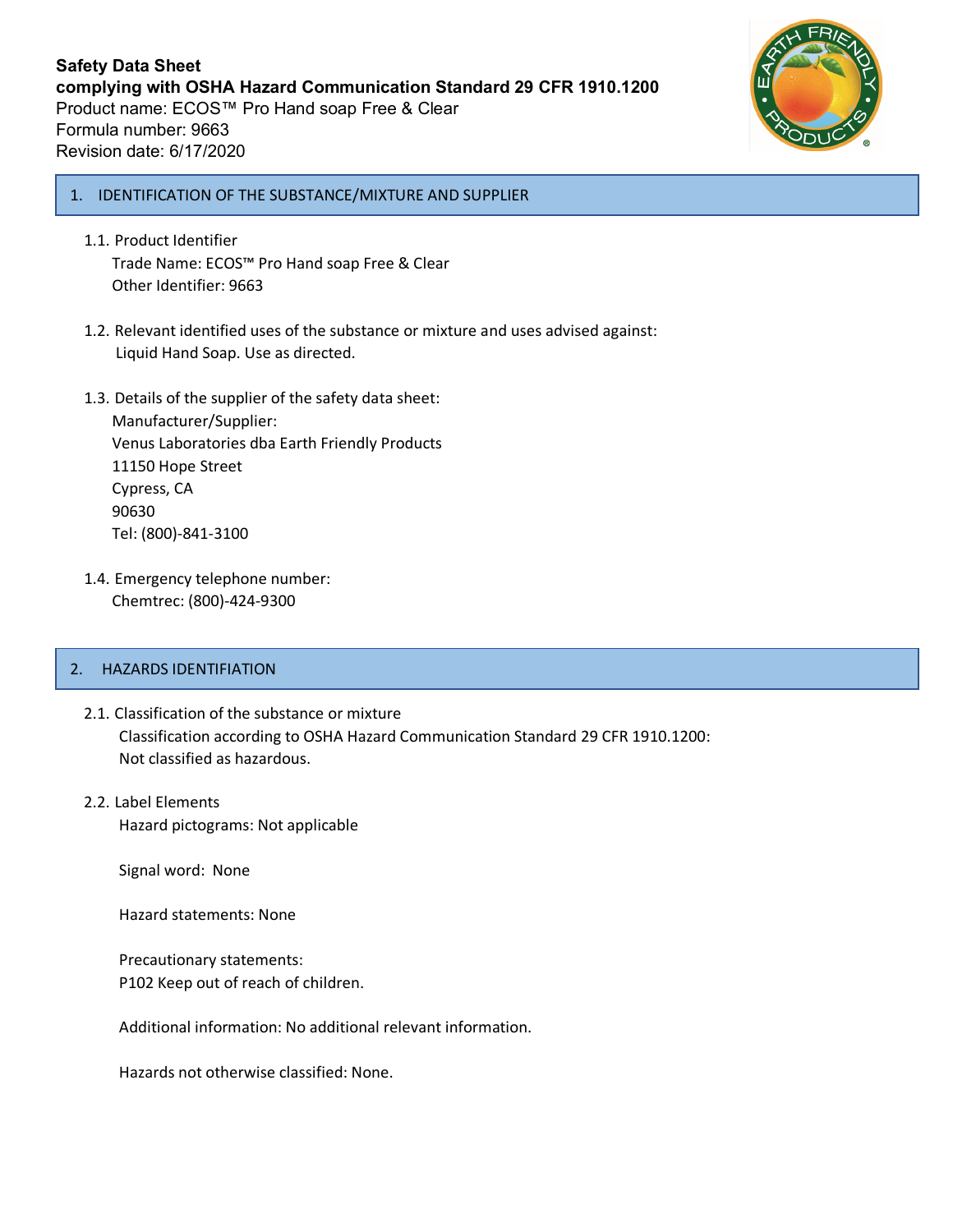# 3. COMPOSITION/INFORMATION ON INGREDEINTS

#### 3.1. Mixtures

Description of the mixture: Liquid hand soap. Hazardous ingredients per OSHA Hazard Communication Standard 29 CFR 1910.1200:

| <b>Chemical name</b>                                                                                           | CAS No.    | <b>Classification according to OSHA</b><br><b>Hazard Communication Standard 29</b><br>CFR 1910.1200 | $\frac{9}{6}$ |
|----------------------------------------------------------------------------------------------------------------|------------|-----------------------------------------------------------------------------------------------------|---------------|
| 1-Propanaminium, 3-amino-N-<br>(carboxymethyl)-N, N-dimethyl-, N-coco<br>acyl derivs., hydroxides, inner salts | 61789-40-0 | <b>Skin Irrit. 2, H315</b><br>Eye Irrit. 2, H319<br>Actue Tox. 5, H303<br>Agua. Tox. Acute 2, H401  | $1 - 5%$      |
| Sulfuric acid, mono-C12-18-alkyl<br>esters, sodium salts                                                       | 68955-19-1 | Skin Irrit. 2, H315<br>Eye Irrit 2, H319<br>Acute Tox. 4, H302<br>Agua. Tox. Acute 2, H401          | $1 - 5%$      |
| Amides, coco, N-[3-<br>(dimethylamino)propyl], N-oxides                                                        | 68155-09-9 | Acute Tox. 5. H303<br><b>Skin Irrit. 2. H315</b><br>Eye Irrit 2, H319                               | $1 - 5%$      |
| 2-phenoxyethanol                                                                                               | 122-99-6   | Acute Tox. 4, H302<br>Eye Irrit. 2, H319                                                            | ≤0.5%         |

Additional information: For the wording of the listed hazard phrases refer to section 16.

# 4. FIRST AID MEASURES

### 4.1. Description of first aid measures

General information: No special measures required. Take affected persons out into the fresh air. Avoid contact with eyes.

After inhalation: Seek medical treatment in case of complaints.

After skin contact: In case of skin irritation, consult a physician.

After eye contact: Rinse cautiously with water for several minutes. Remove contact lenses if present and easy to do - continue rinsing. Seek medical attention if irritation occurs.

After swallowing: Drink plenty of water and provide fresh air. If irritation or discomfort occurs, seek medical attention. Never give anything by mouth to an unconscious person.

- 4.2. Most important symptoms and effects, both acute and delayed: No relevant information available.
- 4.3. Indication of any immediate medical attention and special treatment needed: No relevant information available.

# 5. FIRE FIGHTING MEASURES

### 5.1. Extinguishing media

Suitable extinguishing agents: CO2, powder or water spray. Fight larger fires with water spray.

5.2. Special hazards arising from the substance or mixture: No relevant information available.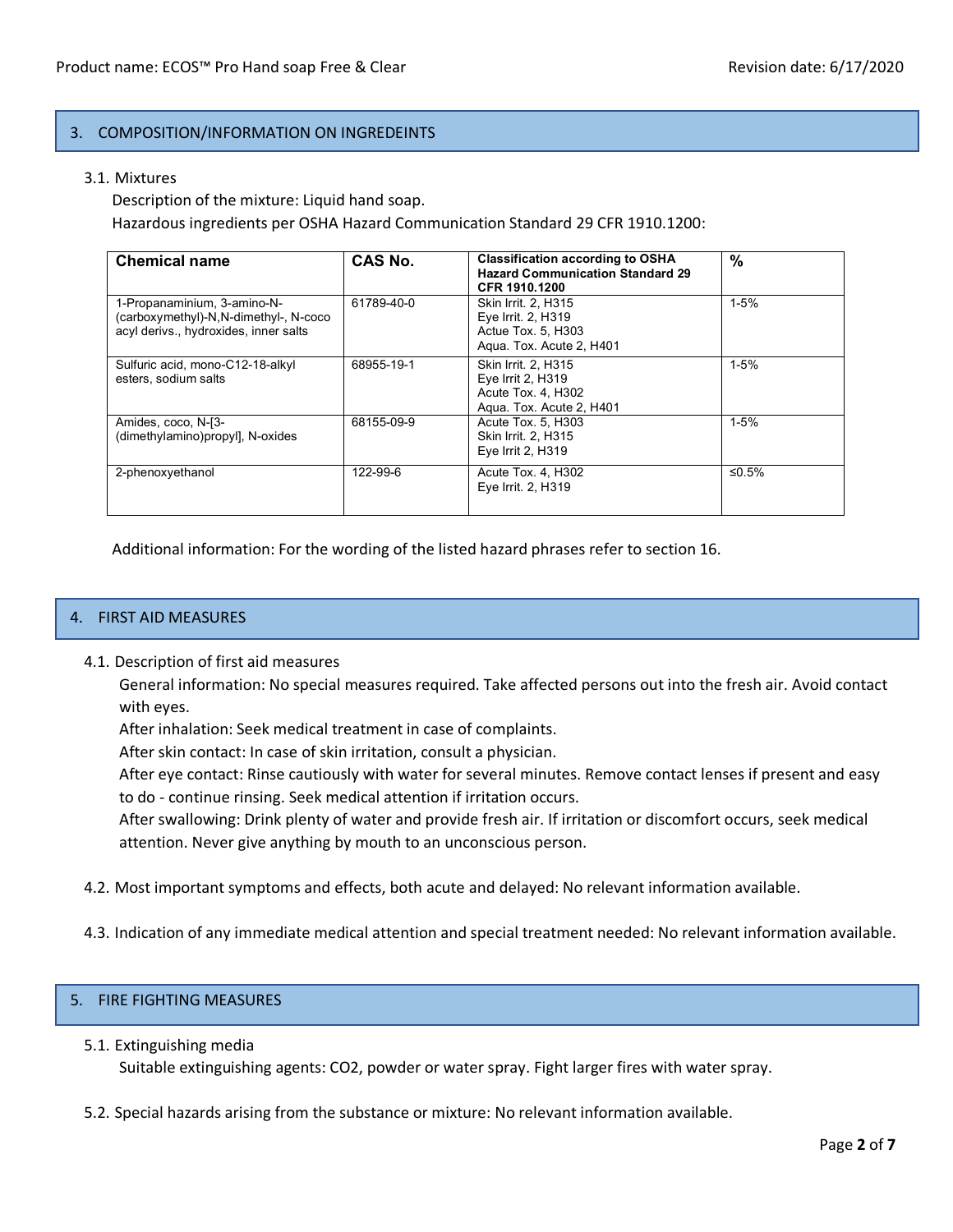5.3. Advice for firefighters

Protective equipment: No special measures required.

Additional information: Collect contaminated firefighting water separately. It must not enter the sewage system.

## 6. ACCIDENTAL RELEASE MEASURES

- 6.1. Personal precautions, protective equipment and emergency procedures: Wear protective equipment. Keep unprotected persons away.
- 6.2. For emergency responders: Wear protective equipment. Keep unprotected persons away.
- 6.3. Environmental precautions: No special measures required.
- 6.4. Methods and material for containment and cleaning up: Absorb with liquid-binding material (sand, diatomite, acid binders, universal binders, sawdust, silica gel).
- 6.5. Reference to other sections:

See Section 7 for information on safe handling. See Section 8 for information on personal protection equipment. See Section 13 for disposal information.

# 7. HANDLING AND STORAGE

- 7.1. Precautions for safe handling: No special precautions are necessary if used correctly. Information about fire - and explosion protection: No special measures required.
- 7.2. Conditions for safe storage, including any incompatibilities: Storage: Store in cool, dry conditions in well-sealed receptacles. Requirements to be met by storerooms and receptacles: Do not store in extreme temperatures. Information about storage in one common storage facility: Not required. Further information about storage conditions: None.
- 7.3. Specific end use(s): No further relevant information available

### 8. EXPOSURE CONTROL/PERSONAL PROTECTION

8.1. Control parameters

Ingredients with limit values that require monitoring at the workplace in accordance with OSHA Hazard Communication Standard 29 CFR 1910.1200: None. Additional information: No further relevant information available.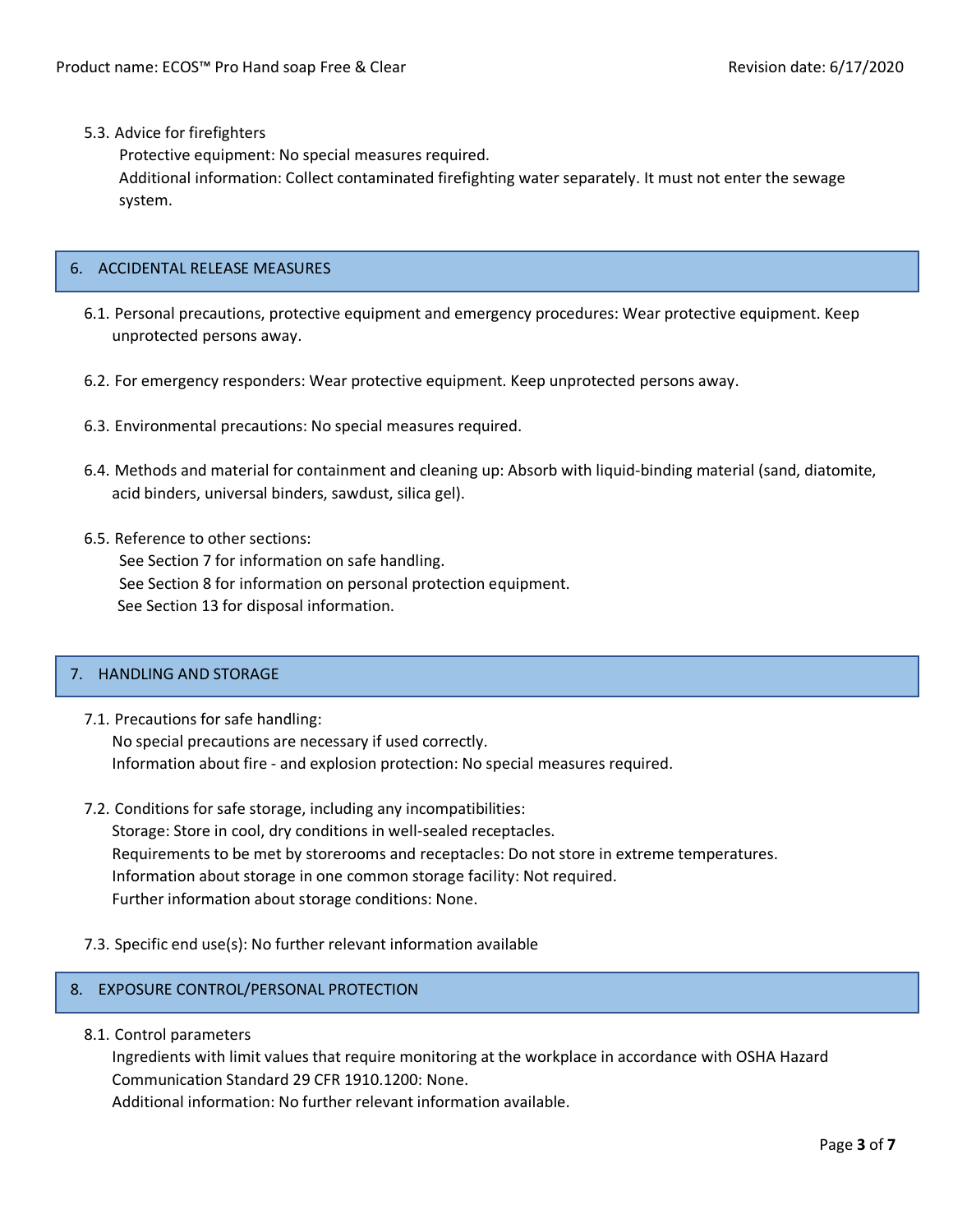## 8.2. Exposure controls

Personal protective equipment:

General protective and hygienic measures: The usual precautionary measures are to be adhered to when handling chemicals.

Respiratory protection: Not required under normal conditions of use.

Protection of hands: Not required under normal conditions of use.

Eye protection: If handling large volumes, wear eye protection. Eye protection not required under normal conditions of use.

# 9. PHYSICAL AND CHEMICAL PROPERTIES

### 9.1. Information on basic physical and chemical properties

|                       | Value                 |
|-----------------------|-----------------------|
| Appearance            | Clear, viscous liquid |
| <b>Physical State</b> | <b>Viscous</b>        |
| Color                 | Gold tinge            |
| Odor                  | Unscented             |
| Odor Threshold        | Not determined        |

|                                              | Value          |
|----------------------------------------------|----------------|
| pH                                           | $6.0 - 8.0$    |
| Melting point/freezing point                 | Not determined |
| Initial boiling point/boiling range          | Not determined |
| Flash point                                  | Not determined |
| Evaporation rate                             | Not determined |
| Flammability (solid, gas)                    | Not Flammable  |
| Upper/lower flammability or explosive limits |                |
| Upper explosive limits                       | Not determined |
| Lower explosive limits                       | Not determined |
| Vapor pressure                               | Not determined |
| Vapor density                                | Not determined |
| Relative density                             | 1.010          |
| Solubility(ies)                              | Not determined |
| Partition coefficient:                       | Not determined |
| n-octanol/water                              |                |
| Auto-ignition temperature                    | Not determined |
| Decomposition temperature                    | Not determined |
| Viscosity                                    | 900ср-1200ср   |
| <b>Explosive properties</b>                  | Not determined |
| Oxidizing properties                         | Not determined |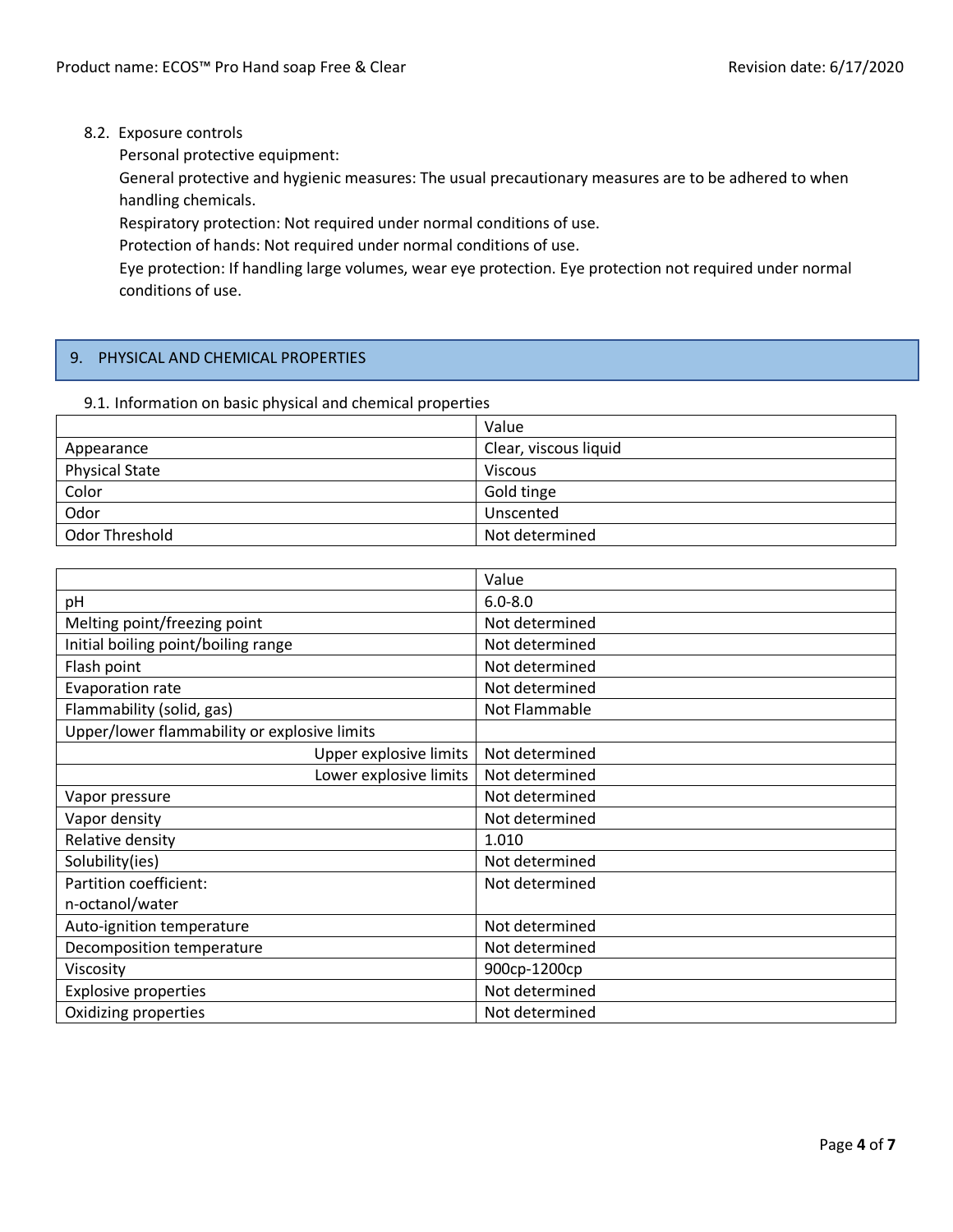## 10. STABILITY AND REACTIVITY

- 10.1. Reactivity: Stable under normal conditions.
- 10.2. Chemical stability: Material is stable under normal conditions. Thermal decomposition / conditions to be avoided: No decomposition if used and stored according to specifications. Do not store at extreme temperatures.
- 10.3. Possibility of hazardous reactions: No dangerous reactions known.
- 10.4. Conditions to avoid: No further relevant information available.
- 10.5. Incompatible materials: No further relevant information available.
- 10.6. Hazardous decomposition products: No dangerous decomposition products

## 11. TOXICOLOGICAL INFORMATION

### 11.1. Information on toxicological effects

Acute toxicity: Based on available data, the classification criteria are not met.

| LD/LC50 values relevant for classification: |              |
|---------------------------------------------|--------------|
| ATE (Acute Toxicity Estimates):             |              |
| LD50, Oral                                  | 12,837 mg/kg |

Skin corrosion/irritation: Based on available data, the classification criteria are not met. Serious eye damage/irritation: Based on available data, the classification criteria are not met Germ cell mutagenicity: Based on available data, the classification criteria are not met. Carcinogenicity: Based on available data, the classification criteria are not met. Reproductive toxicity: Based on available data, the classification criteria are not met. STOT-single exposure: Based on available data, the classification criteria are not met. STOT-repeated exposure: Based on available data, the classification criteria are not met. Aspiration hazard Based on available data, the classification criteria are not met.

# 12. ECOLOGICAL INFORMATION

### 12.1. Toxicity

Aquatic toxicity: No further relevant information available.

- 12.2. Persistence and degradability: No further relevant information available.
- 12.3. Bioaccumulative potential: No further relevant information available.
- 12.4. Mobility in soil: No further relevant information available.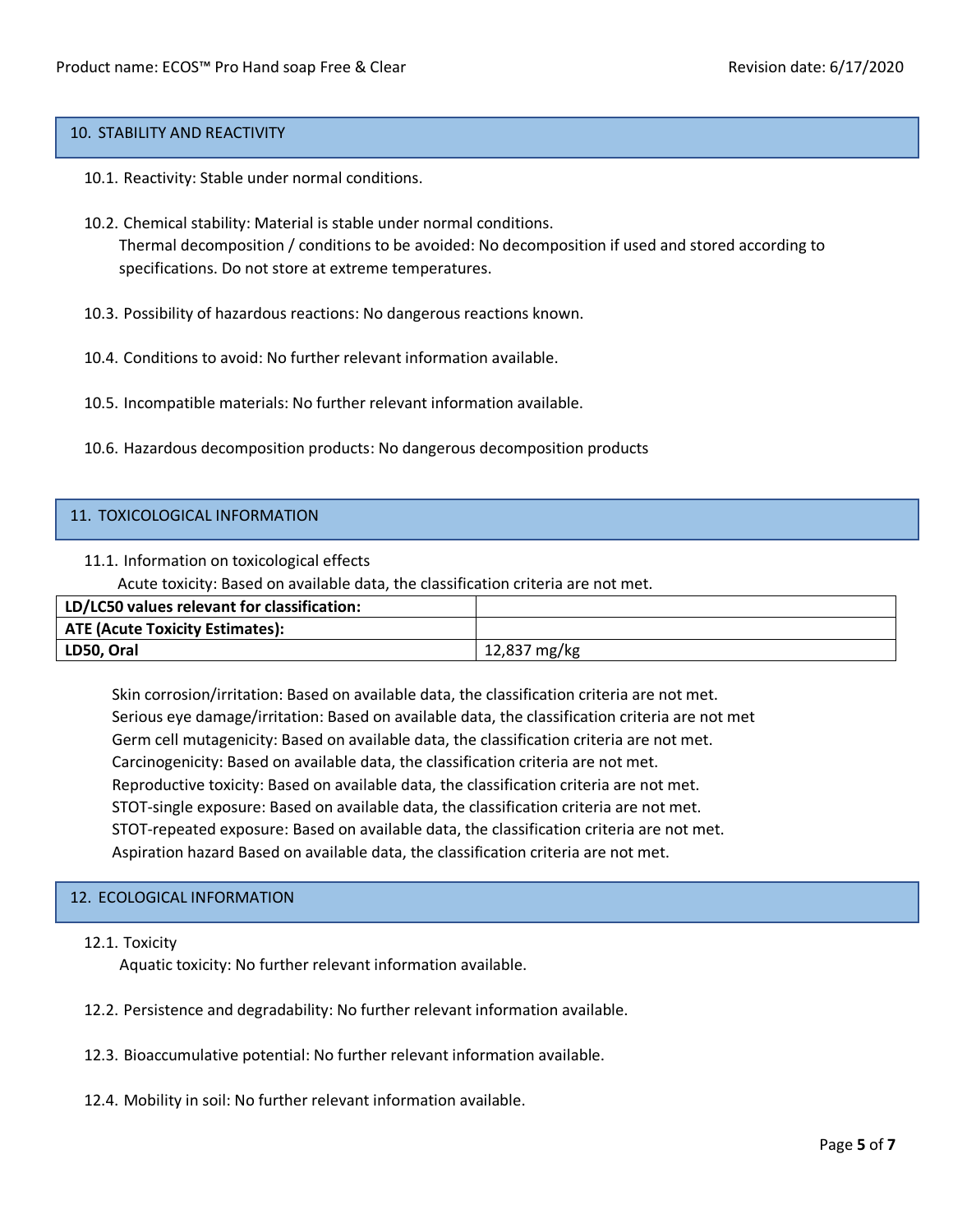- 12.5. Results of PBT and vPvB assessment PBT: No further relevant information available. vPvB: No further relevant information available.
- 12.6. Other adverse effects: No further relevant information available.

### 13. DISPOSAL CONSIDERATIONS

13.1. Waste treatment methods recommendation: Dispose according to National Regulations. Contact manufacturer for recycling information. Uncleaned packaging: Disposal must be made according to official regulations. Packaging may be reused or recycled after cleaning.

#### 14. TRANSPORT INFORMATION

14.1. Transportation regulations:

Land transport, USDOT: Not classified as a dangerous good under transport regulations. Sea transport, IMDG: Not classified as a dangerous good under transport regulations. Air transport, IATA/ICAO Not classified as a dangerous good under transport regulations.

14.2. Additional information: No additional relevant information available.

### 15. REGULATORY INFORMATION

15.1. Safety, health and environmental regulations/legislation specific for the substance or mixture: TSCA: This product complies with the inventory requirements of the U.S. Toxic Substance Control Act (TSCA). Prop 65: This product does not contain any chemicals that require disclosure subject to the requirement of California's Proposition 65.

Other regulations, limitations and prohibitive regulations: No additional relevant information available.

### 16. OTHER INFORMATION

This information is based on our present knowledge. However, this shall not constitute a guarantee for any specific product features and shall not establish a legally valid contractual relationship. Relevant phrases:

H302 Harmful if swallowed.

H315 Causes skin irritation.

H319 Causes serious eye irritation.

H303 May be harmful if swallowed

H318 Causes serious eye damage